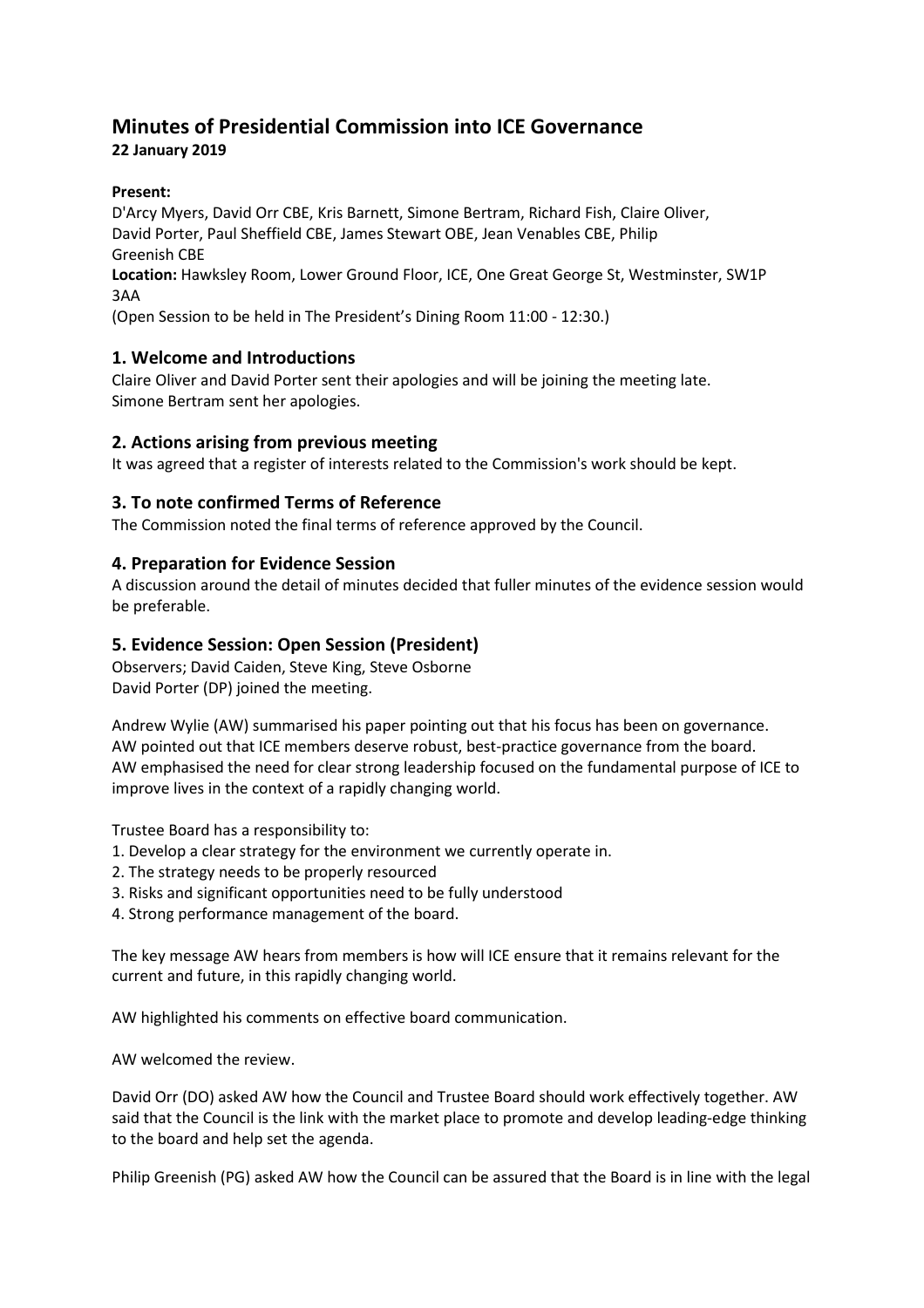requirements and not in conflict with the Council. AW said that the Council appoints the Board and that the Board operates in line with what is legally required of a registered charity. PG was concerned that this sounds like the Council has the higher authority. PG recognised the potential difficulty. PG believes that there is a need for the Council to reflect the wider views of members.

Jean Venables (JV) noted that the Council had the power of veto on Board member appointment but was concerned that the President Chairs both. JV wondered if there is a case for a TB Chair serving three years?

AW recognised the potential for a lack of independence. AW thought there could be refinements on how trustees are selected.

JV asked about the diversity of the board and the risk of a high number being Vice Presidents. AW thought the key thing is to ensure that board skills reflected the need of an effective governing body.

JV pressed AW on the need for change and DP questioned this and in particular the need for the TB to be agile.

AW added that the forth industrial revolution means the Institution must reflect on the professional qualifications it offers in order to stay relevant.

Kris Barnett (KB) asked if there is a case for external expertise on the TB, possibly outside of the membership of ICE. AW agreed if the skills can't be found within ICE.

Richard Fish (RF) observed that governance is about delivering the strategy and it is important to ensure members have a voice and input. AW said the role of the Council is to advise, the role of the Board is to direct and the role of the executive staff team is to implement. But the responsibility to implement strategy is collective and a uniform message needs to be given by all.

James Stewart (JS) asked which body has the the responsibility for ensure that ICE adheres to the mission. AW said The Board. JS felt that this had not been made clear in AW's paper and that the Council sometimes seems to think that it is their responsibility.

AW summed up that we owe it to the members to be at the leading edge of our profession and to ensure that we maintain good governance.

DO thanked AW.

## **6. Evidence Session: Open Session (Director General and Secretary)**

Nick Baveystock (NB) summarised his paper. He highlighted what he needs to function effectually and manage on a day-to-day basis.

NB's main point is that the staff need clarity and consistency of purpose, so they can understand the requirements of the Trustees. Staff need clear direction from the Trustees and Trustees need to understand the scope and remit of the staff.

NB commented on the challenge of how you integrate volunteer support and how staff can work effectively with them so that you have one vision.

NB said that it was important that all board members are assured that they are compliant in all legal and regulatory areas.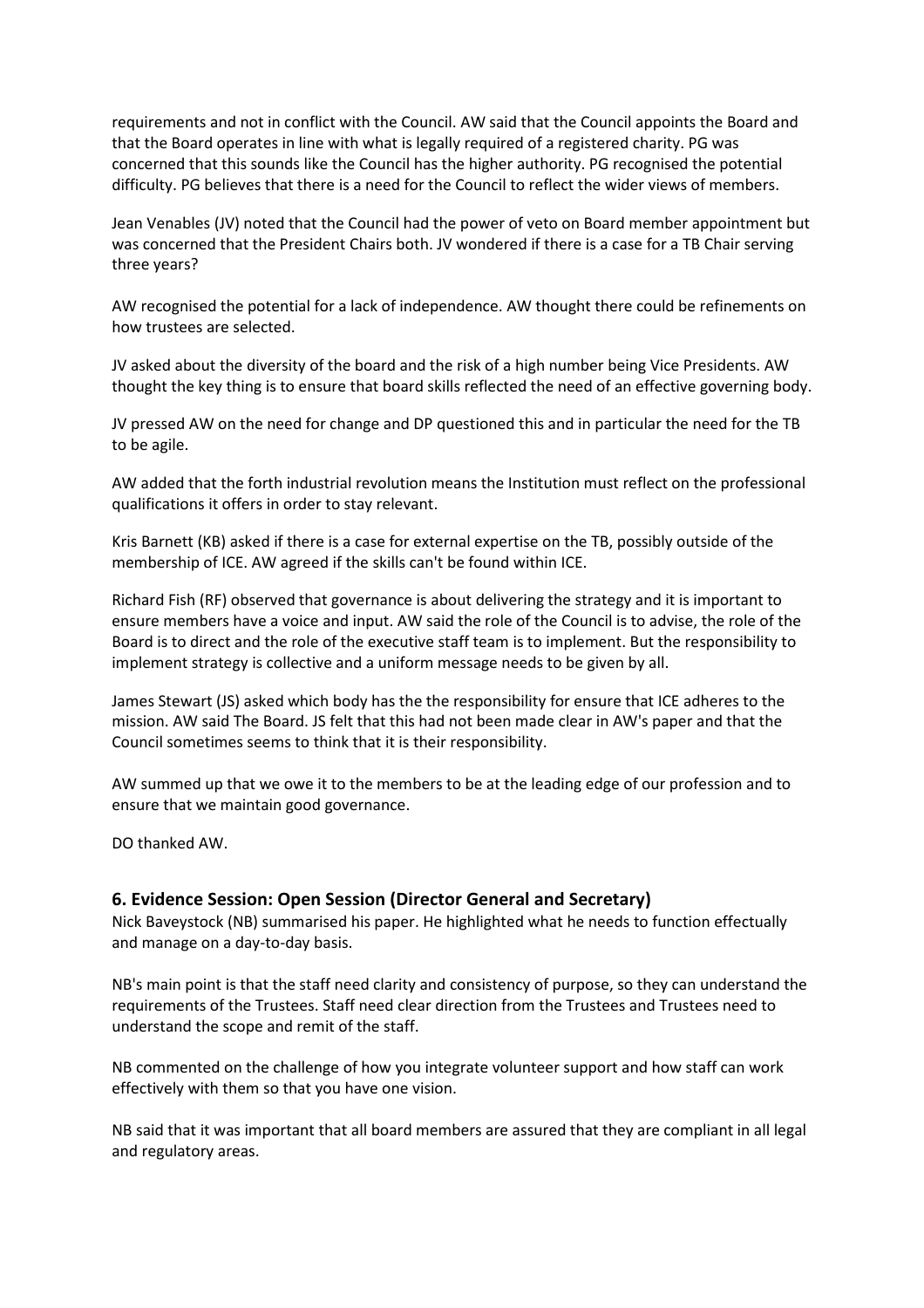JS explored the difference between the CEO and the DG&S. NB as DG&S is there to provide, with the input of staff, information to the Board to inform discussion. The board then provide strategic direction. The executive then provide operational options for the Board to discuss. NB emphasised that ICE is not a corporate and the centre of gravity is the membership.

DP asked about the conflict between bringing members with us and the need for the Board to be agile. NB was clear for the need to be agile so that ICE can react to need and not be delayed by scheduled Board meetings. DP asked if a smaller trustee board would help this agility. NB agreed.

NB commented that a small board number will mean that there will be more focused discussion and this is aided by frequent interaction between board meetings.

PG asked NB how he sees Councils role in relation to the board. NB said that he is concerned that the focus had been more on day-to-day management rather than the challenges of a changing profession. That a small Trustee Board supported by a Council will be better able to stay focused.

Paul Sheffield (PS) felt there is an appetite for change in TB, Council and Exec in relation to the commission's review. NB said he welcomes change. NB gave examples where ICE has been able to be bold and ambitious. NB said that his job is to serve ICE with recommendations on how the Board can achieve its objectives.

JS asked about the role of the President in the governance structure. NB said that the President should be the presiding trustee on the Council and Board in his/her capacity as the senior rep of a global profession.

JS asked about the issue of having a President being presiding trustee for only one year. NB did not feel that this was a problem as they will have been a trustee for a few years beforehand and involved in the Presidential team.

David Orr (DO) asked about the lack of Finance Sub-committee. NB pointed out that this was removed in the 2011 review of governance. NB felt that this was an omission.

DO asked about trustee recruitment. NB said that we need people with the right skills and experience who are competent to be trustees. One way might be for applicants to be accredited for the various skills required on the TB and then elected by members.

Kris Barnett (KB) asked if non-members should be able to apply. NB said that we should be able to find the best person for the role regardless, although he thought it might be difficult for non-ICE members to secure election.

### **7. ICE Governance Arrangements**

Claire Oliver (CO) joined the meeting.

ICE Governance Arrangements (paper 02-20) was reviewed. Some areas where identified as needing more clarity. DO undertook to update the paper, following which it will be posted on the Commission's web page.

#### **8. Good Governance - Key Principles**

D'Arcy Myers (DM) presented his paper with practical examples for each of the key principles. He explained the principles are drawn from the Charity Governance Code. DP pointed out that some of the recommended actions are already being done.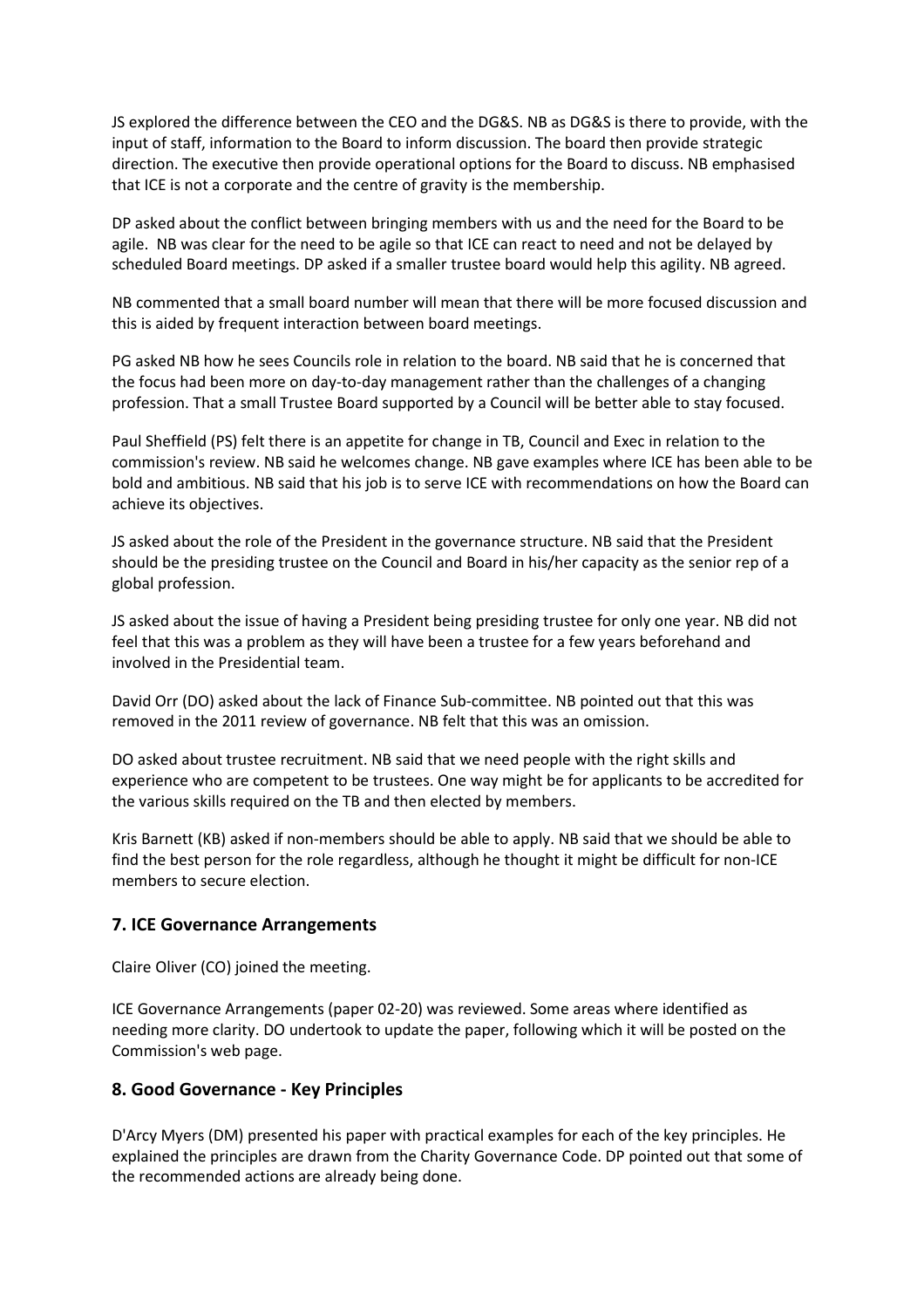The Commission noted the paper and agreed it could be published on the web page.

## **9. Governance in Comparator Organisations**

JV asked for additional information on who chaired the Trustee Board and their tenure for each of the sample organisations.

DO will ask the contributors to research this information.

JS asked for more information on how the boards are held to account.

DO said that there will be a more detailed paper in due course on how nominations and appointments are made by the sample organisations.

JS observed that the old ICE structure was an outlier.

The Commission agreed to publish the paper and that it should be updated when the additional information is available.

## **10. Consultation with Members and Council / Trustees on Principles of ICE Governance**

Stage 1 Consultation Strategy Paper 02-05

DO gave an update on progress on the Stage 1 consultation strategy. A discussion ensued to ensure that we invited a broad spectrum of individuals.

JS suggested that a representative group of council to present to the group. DO advised that members of the Commission would meet the Council and Trustee Board. JS asked to be included.

JS suggested that an informal meeting with RIBA be helpful to hear their experience of their governance review and asked that an individual representative or a group of representatives from the ICE council should be asked to meet the Commission.

The Commission supported the proposal to hold discussion sessions with the main ICE Boards and Committees. DO to ask individuals to take the lead on these.

JS left the meeting.

KB suggested that the power point presentation is shared on the website and adapted for an NCE article with a timeline for the consultation.

KB suggested that we might consider adding 2 or 3 questions to the powerpoint to invite comments from ICE membership at large

DO suggested that the associated societies are consulted in writing to seek their comments.

The Commission agreed the paper with these amendments.

#### **11. Next Steps**